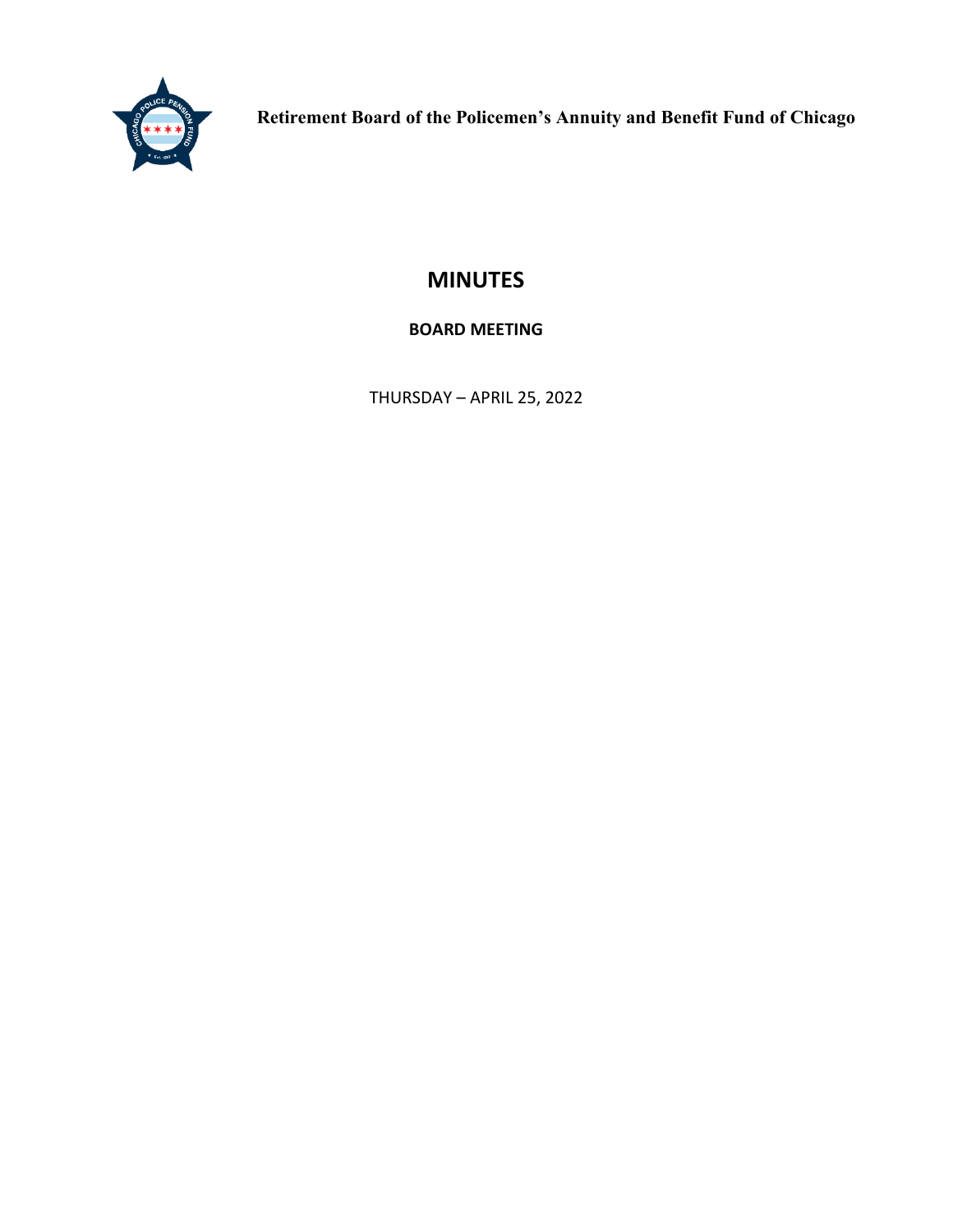# **Board Meeting Agenda April 25, 2022, 9:00 AM, via Teleconference**

In accordance with Governor JB Pritzker's Disaster Proclamation issued April 1, 2022 and 5 ILCS 120/7(e), the Policemen's Annuity and Benefit Fund of Chicago Board Meeting will be accessible through remote attendance. Members of the public wishing to participate or listen to the proceeding, please dial into the meeting at:

| Phone:      | 1-312-626-6799 |
|-------------|----------------|
| Meeting ID: | 861 9267 4689  |

- 1) Roll Call
- 2) Requests from Members of the Public to Address the Board
- 3) Approval of Administrative Items
	- a) Approval of Minutes Investment Committee Meeting held March 21, 2022
	- b) Approval of Minutes Board Meeting held March 24, 2022
	- c) Approval of Transcript Board Meeting held March 24, 2022
	- d) Approval of Minutes Executive Sessions held March 24, 2022
- 4) Approval of Board Orders
	- a) Officer Armando Ugarte Prior Service
	- b) Widow Janet Susan McCullough Sherwin
	- c) Officer Arthelia Ford Prior Service
- 5) Approval of Benefit Applications and Expenses
- 6) Death Benefit Directive Hearing Anthony T. Bradley (9:30)
- 7) Investments
	- a) Cash Flow/Needs
	- b) March Preliminary Performance Review and Market Outlook
	- c) 2022 Asset Allocation Discussion
	- d) Real Assets Pacing Plan
- 8) Disability Hearings
	- a) Officer Kevin Prendkowski: status (11:00)
	- b) Officer Donna Lewis: status (11:15)
	- c) Officer Robert J. Smith: duty (12:00)
- 9) Legal Review\*
	- a) In-process case report
	- b) Other
- 10) RFP Investment Consultant Discussion
- 11) Other business

\*Topics may be discussed in closed session in accordance with the applicable Open Meetings Act provisions.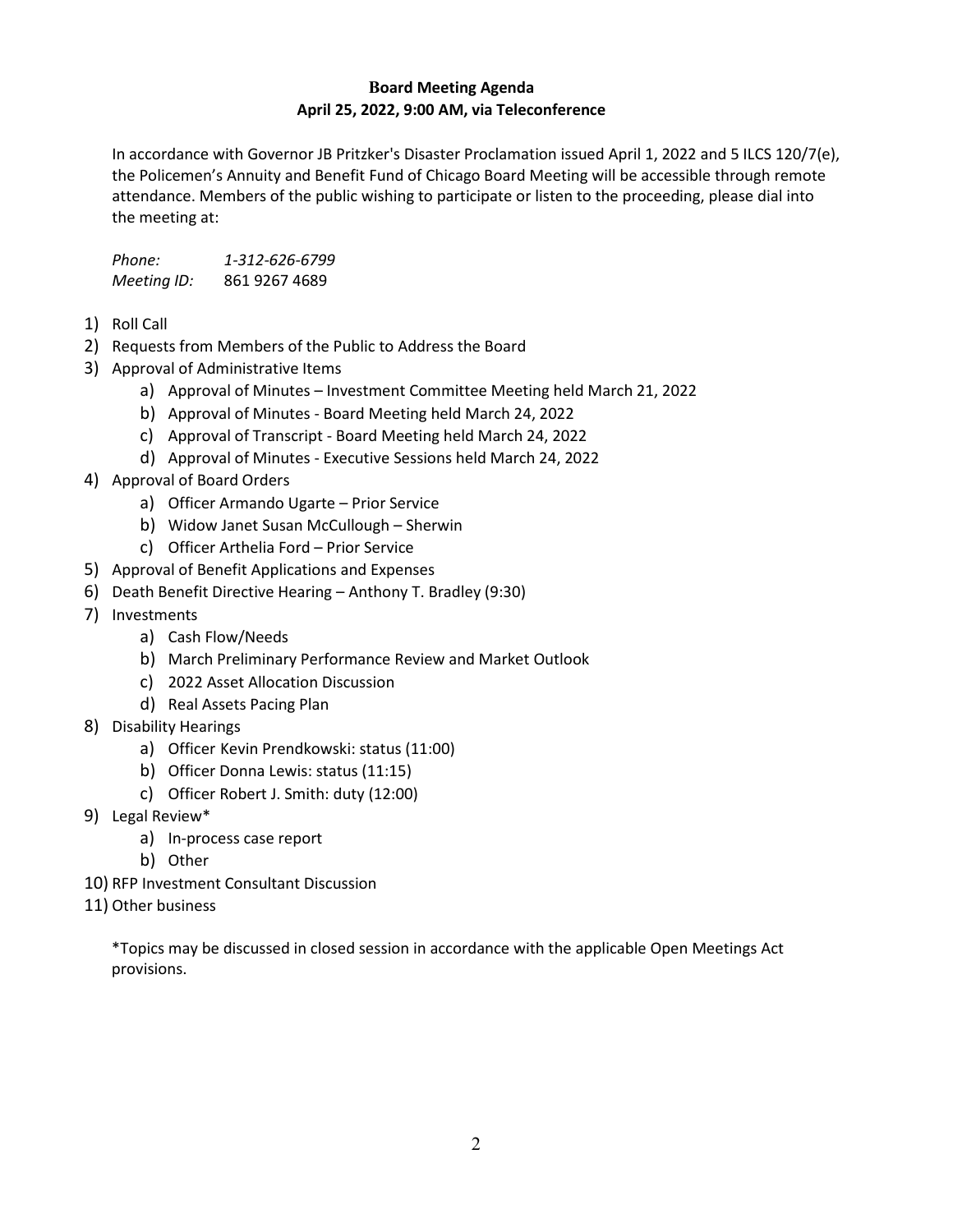#### Board Members Present:

| Melissa Conyears-Ervin*<br>John Lally<br>Michael Lappe^<br>Wayne Metcalfe^<br><b>Susie Park</b><br>Michael Stiscak <sup>^</sup> | Trustee<br>Trustee<br>Trustee<br>Trustee<br>Trustee<br>President, Recording Secretary |
|---------------------------------------------------------------------------------------------------------------------------------|---------------------------------------------------------------------------------------|
| <b>Staff Present:</b>                                                                                                           |                                                                                       |
| Erin Keane <sup>^</sup>                                                                                                         | <b>Executive Director</b>                                                             |
| Kevin Reichart^                                                                                                                 | Comptroller                                                                           |
| Justin Kugler^                                                                                                                  | <b>Board Counsel</b>                                                                  |
| Kay Hylton <sup>^</sup>                                                                                                         | <b>Benefits Manager</b>                                                               |
| Bob Crawford^                                                                                                                   | <b>Disability Manager</b>                                                             |
| Jason Wasiukiewicz^                                                                                                             | <b>Staff Assistant</b>                                                                |
| <b>Consultants and Advisors Present:</b>                                                                                        |                                                                                       |
| Kevin Leonard                                                                                                                   | <b>NEPC</b>                                                                           |
| DeAnna Jones                                                                                                                    | <b>NEPC</b>                                                                           |
| Dr. Peter Orris*                                                                                                                | <b>Board Physician</b>                                                                |
| Richard Reimer*                                                                                                                 | Board Attorney/Hearing Officer                                                        |
| Public in Attendance:                                                                                                           |                                                                                       |
| Ralph Licari*                                                                                                                   | Attorney                                                                              |
| Michael Rothmann*                                                                                                               | Attorney                                                                              |
| Kevin Prendkowski*                                                                                                              | Police Officer, CPD                                                                   |
| Donna Lewis*                                                                                                                    | Police Officer, CPD                                                                   |
| Robert J. Smith*                                                                                                                | Police Officer, CPD                                                                   |
| Mark Myslinski                                                                                                                  | City of Chicago Office of the Treasurer                                               |
| <b>Craig Slack</b>                                                                                                              | City of Chicago Office of the Treasurer                                               |

Others in attendance via audio, identified only by telephone numbers.

^ Denote attendance in person at the Fund office

\*Denotes partial attendance

#### **ROLL CALL**

President Stiscak called the meeting to order and determined a quorum was present.

#### **REQUESTS FROM MEMBERS OF THE PUBLIC TO ADDRESS THE BOARD**

Trustee Stiscak asked if there were any requests from the public to address the Board. One member of the Fund, Rosemarie Giambalvo, addressed the Board.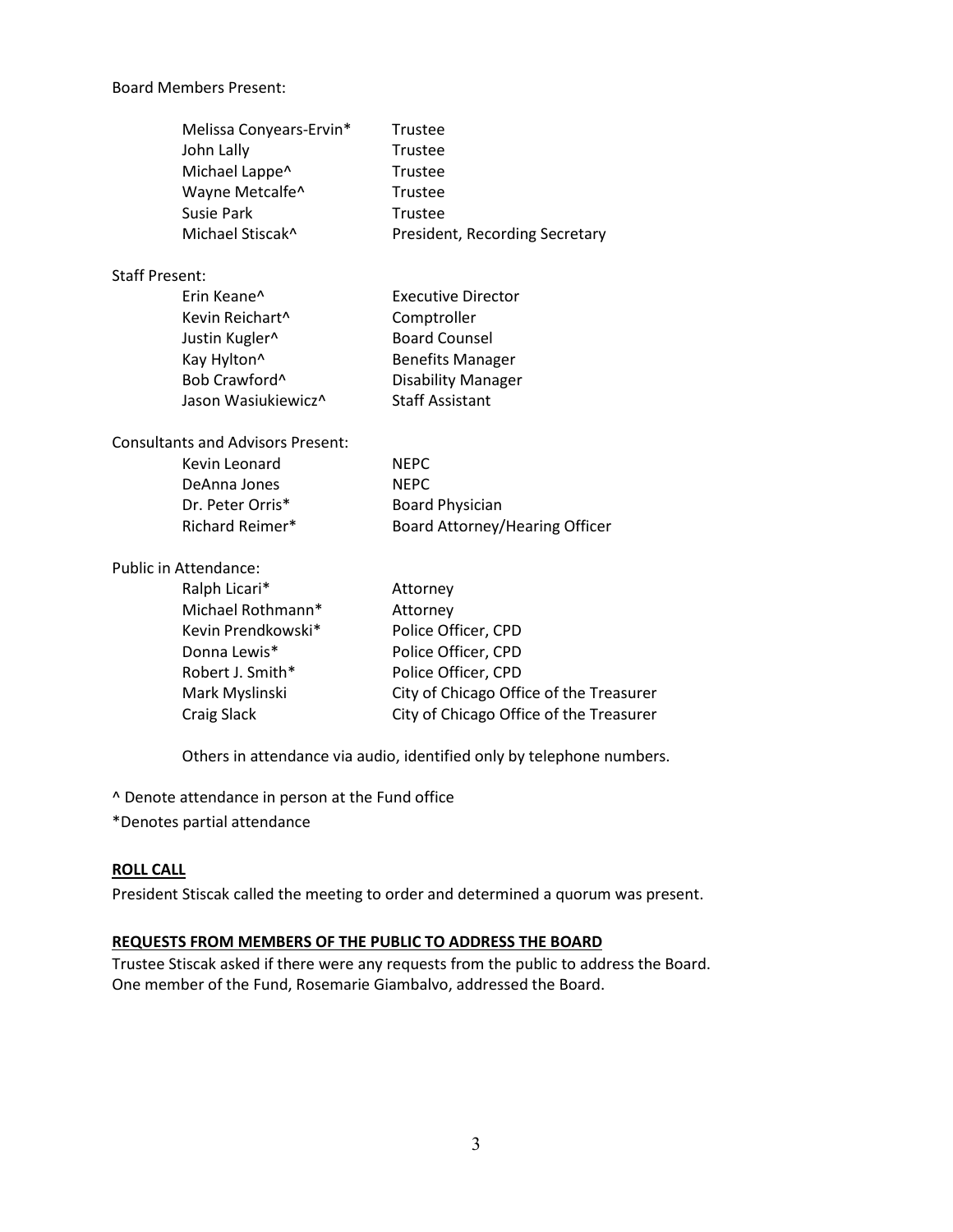#### **APPROVAL OF ADMINISTRATIVE ITEMS**

The first order of business was review of the minutes of the Investment Committee meeting held March 21, 2022. *A motion to approve the minutes from the Investment Committee meeting held* March 21, 2022*, was made by Trustee Lappe, seconded by Trustee Lally.*

ROLL CALL: For: Conyears-Ervin, Lally, Lappe, Metcalfe, Park, Stiscak. Against: 0. Absent: Bennett, Skardon.

The next order of business was review of the minutes of the Board meeting held March 24, 2022. *A motion to approve the minutes from the Board meeting held* March 24, 2022*, was made by Trustee Lally, seconded by Trustee Metcalfe.*

| ROLL CALL: | For:        | Conyears-Ervin, Lally, Lappe, Metcalfe, Park, Stiscak. |
|------------|-------------|--------------------------------------------------------|
|            | Against: 0. |                                                        |
|            | Absent:     | Bennett. Skardon.                                      |

The next order of business was the review of the transcript from the Board meeting held March 24, 2022. *A motion to approve the transcript from the Board meeting held* March 24, 2022*, was made by Trustee Lally, seconded by Trustee Metcalfe.*

| ROLL CALL: | For:     | Conyears-Ervin, Lally, Lappe, Metcalfe, Park, Stiscak. |
|------------|----------|--------------------------------------------------------|
|            | Against: | 0.                                                     |
|            | Absent:  | Bennett, Skardon.                                      |

The next order of business was the review of the minutes of the Executive Sessions held March 24, 2022. *A motion to approve the minutes from the Executive Sessions held* March 24, 2022*, was made by Trustee Lally, seconded by Trustee Metcalfe.*

ROLL CALL: For: Conyears-Ervin, Lally, Lappe, Metcalfe, Park, Stiscak. Against: 0. Absent: Bennett, Skardon.

#### **APPROVAL OF BOARD ORDERS**

#### **Armando Ugarte**

Credit for Prior Service Application Board Counsel provided a draft order to the Board.

#### **Janet Susan McCullough-Sherwin**

Surviving Spouse Application Board Counsel provided a draft order to the Board

#### **Arthelia Ford**

Credit for Prior Service Application Board Counsel provided a draft order to the Board.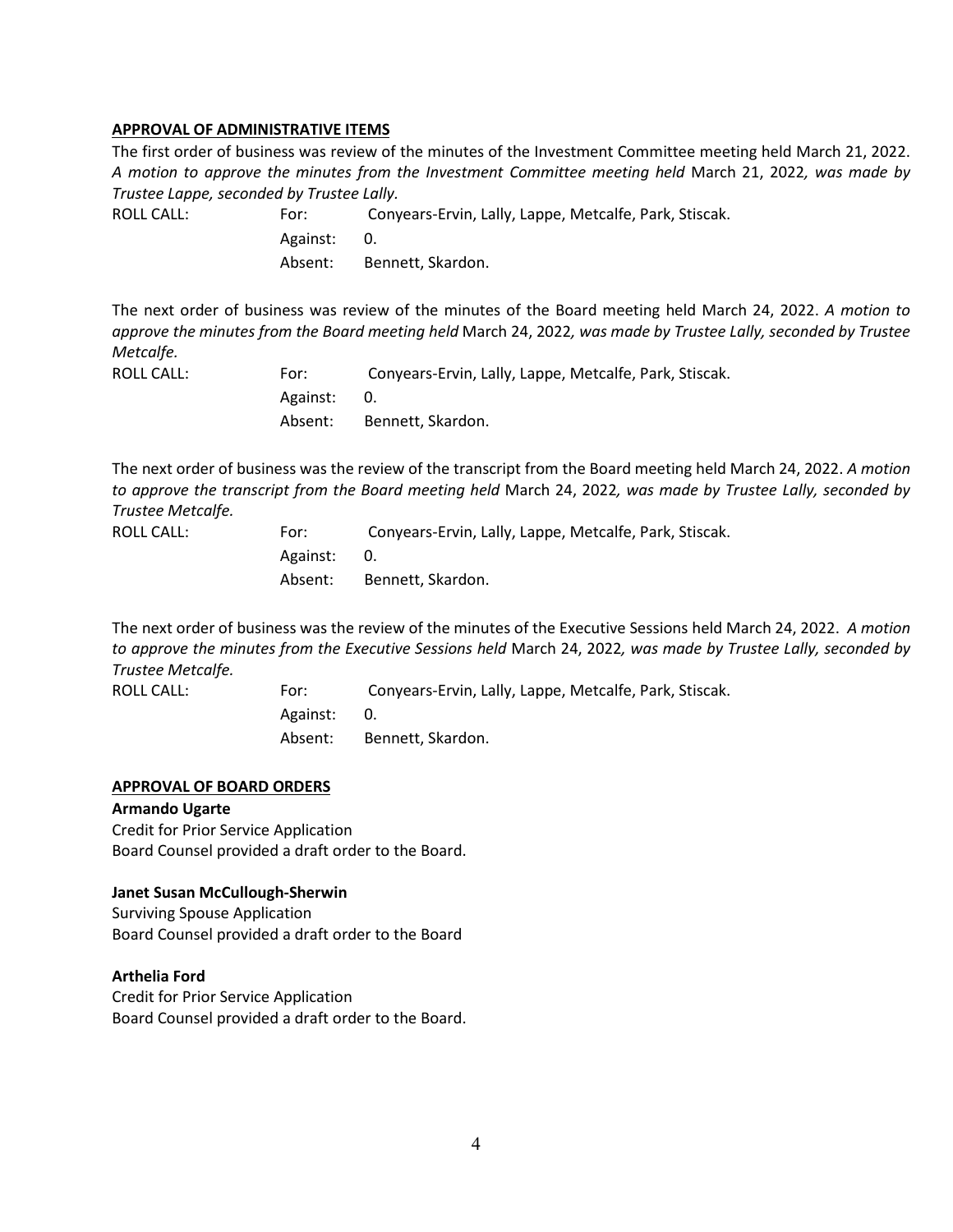*A motion to approve the Board Orders as submitted for Officer Armando Ugarte, Mrs. Janet S. McCullough-Sherwin and Officer Arthelia Ford, was made by Trustee Lally, seconded by Trustee Lappe.*

ROLL CALL: For: Conyears-Ervin, Lally, Lappe, Metcalfe, Park, Stiscak. Against: 0. Absent: Bennett, Skardon.

# **DOCKET: SCHEDULE I-A Incurred Expenses for the Month of April 2022**

*A motion to approve the Incurred Expenses as detailed on Schedule I-A was made by Trustee Lally, seconded by Trustee Lappe.* ROLL CALL: For: Conyears-Ervin, Lally, Lappe, Metcalfe, Park, Stiscak. Against: 0.

Absent: Bennett, Skardon.

# **DOCKET: SCHEDULE II-A Refunds of Contributions**

*A motion to approve the Refunds as detailed on Schedule II-A was made by Trustee Lally, seconded by Trustee Lappe.*

| ROLL CALL: | For:        | Conyears-Ervin, Lally, Lappe, Metcalfe, Park, Stiscak. |
|------------|-------------|--------------------------------------------------------|
|            | Against: 0. |                                                        |
|            | Absent:     | Bennett. Skardon.                                      |

# **DOCKET: SCHEDULE II-B Refunds of Widow's Annuity Accumulations**

*A motion to approve the Refunds as detailed on Schedule II-B was made by Trustee Lally, seconded by Trustee Metcalfe.*

| ROLL CALL: | For:     | Conyears-Ervin, Lally, Lappe, Metcalfe, Park, Stiscak. |
|------------|----------|--------------------------------------------------------|
|            | Against: | 0.                                                     |
|            |          | Absent: Bennett, Skardon.                              |
|            |          |                                                        |

# **DOCKET: SCHEDULE II-B Refunds of Widow's Annuity Accumulations - REVISED**

*A motion to approve the Refunds as detailed on Schedule II-B Revised was made by Trustee Lally, seconded by Trustee Lappe.*

| ROLL CALL: | For:        | Conyears-Ervin, Lally, Lappe, Metcalfe, Park, Stiscak. |
|------------|-------------|--------------------------------------------------------|
|            | Against: 0. |                                                        |
|            | Absent:     | Bennett, Skardon.                                      |

# **DOCKET: SCHEDULE II-C Exempt Rank Refunds**

*A motion to approve Exempt Rank Refunds as detailed on Schedule II-C was made by Trustee Lally, seconded by Trustee Metcalfe.*

| ROLL CALL: | For:        | Conyears-Ervin, Lally, Lappe, Metcalfe, Park, Stiscak. |
|------------|-------------|--------------------------------------------------------|
|            | Against: 0. |                                                        |
|            | Absent:     | Bennett. Skardon.                                      |

# **DOCKET: SCHEDULE II-D Partial Payment to Heirs of Deceased Annuitants**

*A motion to approve Payments to Heirs of Deceased Annuitants as detailed on Schedule II-D was made by Trustee Metcalfe, seconded by Trustee Lally.* ROLL CALL: For: Conyears-Ervin, Lally, Lappe, Metcalfe, Park, Stiscak. Against: 0.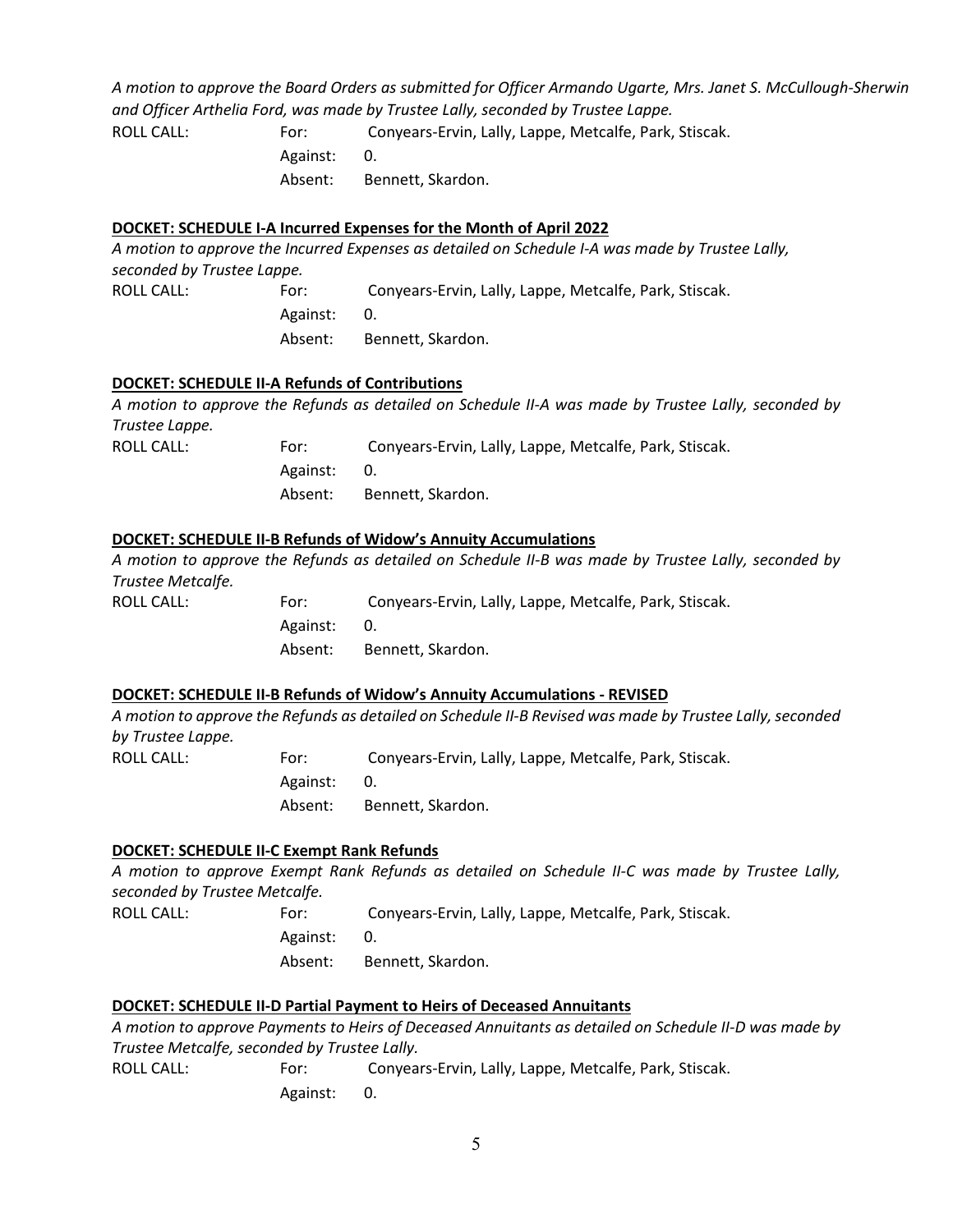Absent: Bennett, Skardon.

# **DOCKET: SCHEDULE II-G Refund of Automatic Increase Reserve**

*A motion to approve the Refund of Automatic Increase Reserve as detailed on Schedule II-G was made by Trustee Lally, seconded by Trustee Lappe.* ROLL CALL: For: Conyears-Ervin, Lally, Lappe, Metcalfe, Park, Stiscak. Against: 0. Absent: Bennett, Skardon.

# **DOCKET: SCHEDULE II-G Refund of Automatic Increase Reserve-REVISED**

*A motion to approve the Refund of Revised Automatic Increase Reserve as detailed on Schedule II-G Revised was made by Trustee Lally, seconded by Trustee Lappe.*

ROLL CALL: For: Conyears-Ervin, Lally, Lappe, Metcalfe, Park, Stiscak. Against: 0. Absent: Bennett, Skardon.

#### **DOCKET: SCHEDULE III-A Annuities and Annuities with a Summary page**

*A motion to approve the Annuities as detailed on Schedule III-A was made by Trustee Lally, seconded by Trustee Metcalfe.*

| ROLL CALL: | For:        | Conyears-Ervin, Lally, Lappe, Metcalfe, Park, Stiscak. |
|------------|-------------|--------------------------------------------------------|
|            | Against: 0. |                                                        |
|            | Absent:     | Bennett. Skardon.                                      |

#### **DOCKET: SCHEDULE III-A Annuities REVISED**

*A motion to approve the Revised Annuities as detailed on Schedule III-A was made by Trustee Lally, seconded by Trustee Metcalfe.*

| ROLL CALL: | For:        | Conyears-Ervin, Lally, Lappe, Metcalfe, Park, Stiscak. |
|------------|-------------|--------------------------------------------------------|
|            | Against: 0. |                                                        |
|            | Absent:     | Bennett. Skardon.                                      |

# **DOCKET: SCHEDULE III-B Annuities to Widows with a Summary page**

*A motion to approve the Annuities to Widows, excluding Janet S. McCullough Sherwin, as detailed on Schedule III-B was made by Trustee Lally, seconded by Trustee Lappe.*

| ROLL CALL: | For:     | Conyears-Ervin, Lally, Lappe, Metcalfe, Park, Stiscak. |
|------------|----------|--------------------------------------------------------|
|            | Against: | <b>Ο.</b>                                              |
|            | Absent:  | Bennett, Skardon.                                      |

# **DOCKET: SCHEDULE III-B Annuities to Widows - REVISED**

ROLL CALL:

*A motion to approve the Revised Annuities to Widows as detailed on Schedule III-B Revised was made by Trustee Lally, seconded by Trustee Metcalfe.*

| For:     | Conyears-Ervin, Lally, Lappe, Metcalfe, Park, Stiscak. |
|----------|--------------------------------------------------------|
| Against: | 0.                                                     |
| Absent:  | Bennett, Skardon.                                      |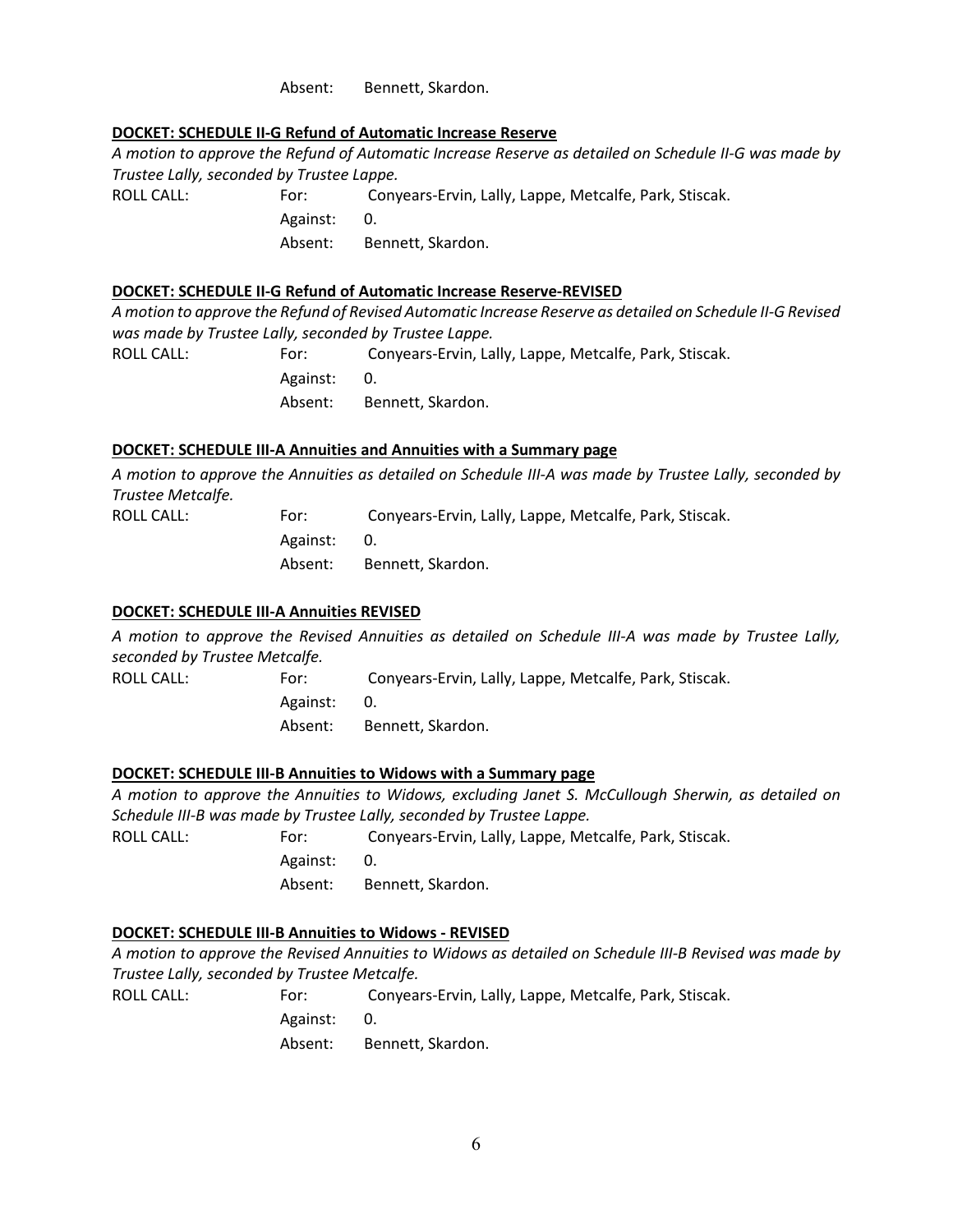# **DOCKET: SCHEDULE III-C Annuities to Children**

*A motion to approve the Revised Annuities to Children as detailed on Schedule III-C was made by Trustee Lally, seconded by Trustee Metcalfe.*

ROLL CALL: For: Conyears-Ervin, Lally, Lappe, Metcalfe, Park, Stiscak. Against: 0. Absent: Bennett, Skardon.

#### **DOCKET: SCHEDULE III-C Annuities to Children - REVISED**

*A motion to approve the Revised Annuities to Children as detailed on Schedule III-C Revised was made by Trustee Lally, seconded by Trustee Metcalfe.*

ROLL CALL: For: Conyears-Ervin, Lally, Lappe, Metcalfe, Park, Stiscak. Against: 0.

Absent: Bennett, Skardon.

#### **DOCKET: SCHEDULE IV Disability Benefits**

Patrick J. Arcillas Claiming Duty disability

The Board Physician provided a review of the applicant's medical reports. *A motion to grant Patrick Arcillas, subject to a full evidentiary hearing, an ordinary benefit without prejudice, with the understanding that the Board reserves the right prior to such hearing to revisit and terminate that benefit if it is deemed warranted was made by Trustee Lally, seconded by Trustee Metcalfe.*

ROLL CALL: For: Conyears-Ervin, Lally, Lappe, Metcalfe, Park, Stiscak. Against: 0. Absent: Bennett, Skardon.

Diana Cordova Nestad, Claiming Duty Disability

The Board Physician provided a review of the applicant's medical reports. *A motion to award Diana Cordova Nestad, subject to a full evidentiary hearing, an ordinary benefit without prejudice, with the understanding that the Board reserves the right prior to such hearing to revisit and terminate that benefit if it is deemed warranted was made by Trustee Lally, seconded by Trustee Lappe.*

ROLL CALL: For: Conyears-Ervin, Lally, Lappe, Metcalfe, Park, Stiscak. Against: 0. Absent: Bennett, Skardon.

James L. Johnson, Claiming Occupational Disease Disability

The Board Physician provided a review of the applicant's medical reports. *A motion to grant James L. Johnson an Occupational Disease Disability benefit was made by Trustee Lappe, seconded by Trustee Lally.* ROLL CALL: For: Conyears-Ervin, Lally, Lappe, Metcalfe, Park, Stiscak.

Against: 0.

Absent: Bennett, Skardon.

# Rafael E. Murillo, Claiming Duty Disability

The Board Physician provided a review of the applicant's medical reports. *A motion to award Rafael E. Murillo, subject to a full evidentiary hearing, an ordinary benefit without prejudice, with the understanding that the Board reserves the right prior to such hearing to revisit and terminate that benefit if it is deemed warranted was made by Trustee Lally, seconded by Trustee Lappe.*

ROLL CALL: For: Conyears-Ervin, Lally, Lappe, Metcalfe, Park, Stiscak. Against: 0. Absent: Bennett, Skardon.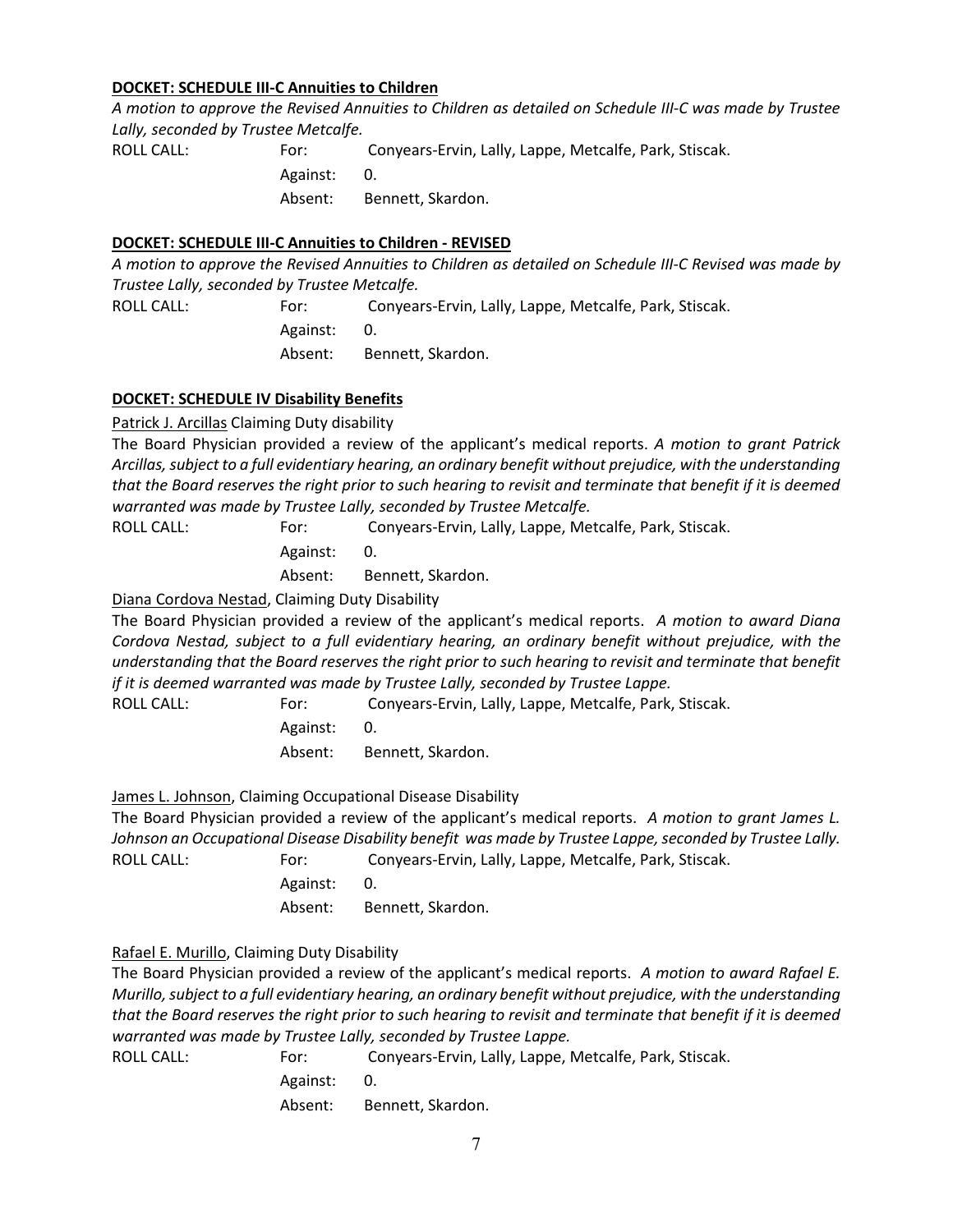#### **DOCKET: SCHEDULE IV Disability Benefits – REVISED**

*A motion to approve the revised disability amounts as listed on Schedule IV Revised was made by Trustee Lally, seconded by Trustee Metcalfe.*

ROLL CALL: For: Conyears-Ervin, Lally, Lappe, Metcalfe, Park, Stiscak. Against: 0. Absent: Bennett, Skardon.

#### **DOCKET: SCHEDULE V Payment of Death Benefits with a Summary**

*A motion to approve payment of the Death Benefits, Excluding the application made on Anthony T. Bradley, as indicated on Schedule V was made by Trustee Lally, seconded by Trustee Metcalfe.*

ROLL CALL: For: Conyears-Ervin, Lally, Lappe, Metcalfe, Park, Stiscak. Against: 0. Absent: Bennett, Skardon.

# **DOCKET: SCHEDULE VI Approved Leaves / Military Service**

*A motion to approve military leaves as indicated on Schedule VI was made by Trustee Lally, seconded by Trustee Metcalfe.* ROLL CALL: For: Conyears-Ervin, Lally, Lappe, Metcalfe, Park, Stiscak. Against: 0.

Absent: Bennett, Skardon.

# **DOCKET: SCHEDULE VII-A REQUEST TO PURCHASE ADDITIONAL PENSION CREDIT FOR PRIOR SERVICE UNDER 40 ILCS 5/5-214(c)**

Documentation verified, review and discussion concluded. *A motion to approve the additional pension credit for other service under 40 ILCS 5/5-214(c) as detailed on Schedule VII-A was made by Trustee Lally, seconded by Trustee Metcalfe.*

| ROLL CALL: | For:        | Conyears-Ervin, Lally, Lappe, Metcalfe, Park, Stiscak. |
|------------|-------------|--------------------------------------------------------|
|            | Against: 0. |                                                        |
|            | Absent:     | Bennett, Skardon.                                      |

# **DOCKET: SCHEDULE VII-B REQUESTS TO PURCHASE ADDITIONAL PENSION CREDIT FOR PRIOR MILITARY SERVICE UNDER 40 ILCS 5/5-214.3**

Documentation verified, review and discussion concluded. *A motion to approve the request to purchase additional pension credit for prior military service under 40 ILCS 5/5-214.3 as detailed on Schedule VII-C was made by Trustee Lally, seconded by Trustee Metcalfe.*

ROLL CALL: For: Conyears-Ervin, Lally, Lappe, Metcalfe, Park, Stiscak. Against: 0. Absent: Bennett, Skardon.

General docketed items completed.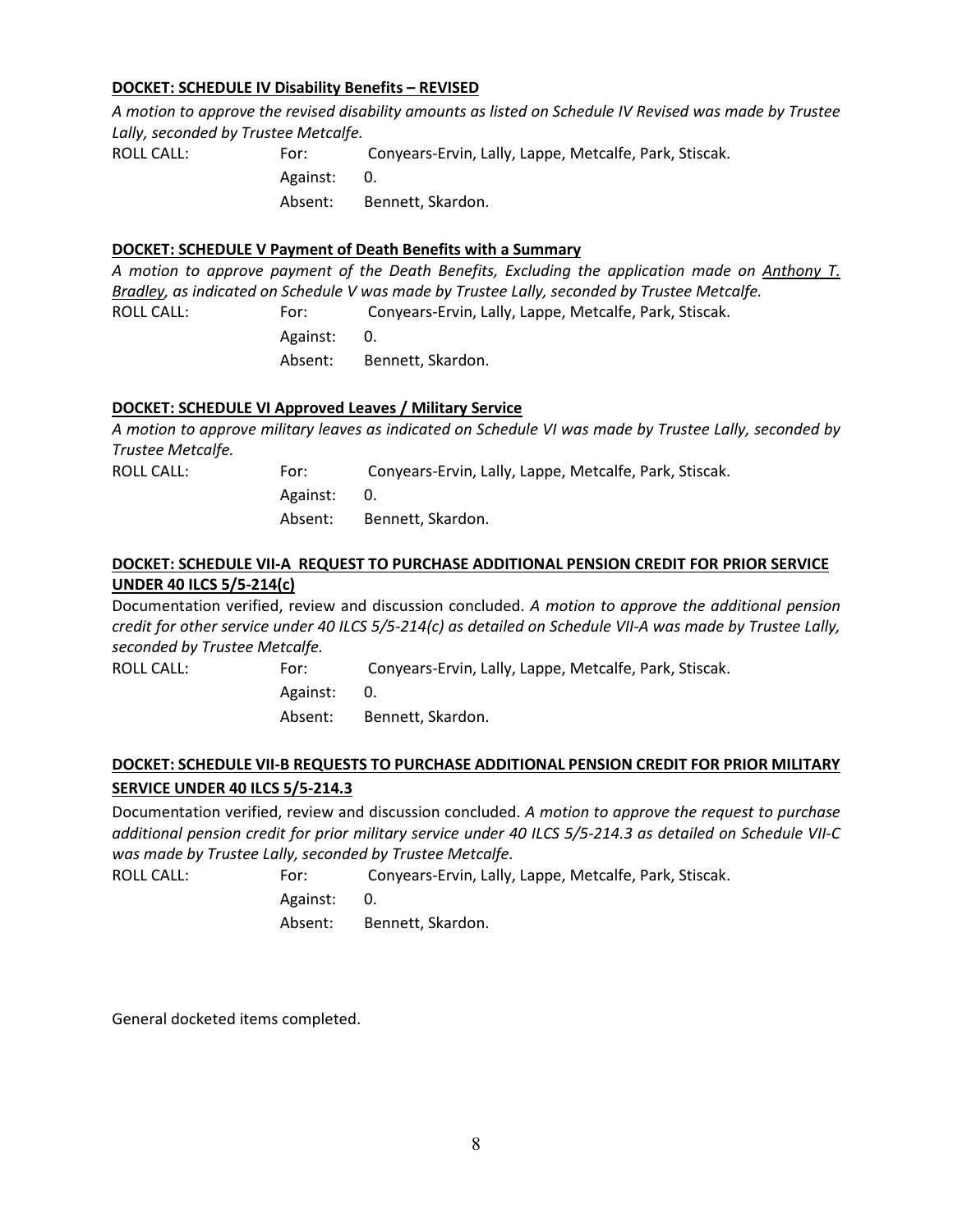#### **HEARINGS**

*A motion to appoint Justin Kugler as the Hearing Officer for this case scheduled to be heard at this meeting was made by Trustee Lappe, seconded by Trustee Metcalfe.*

ROLL CALL: For: Conyears-Ervin, Lally, Lappe, Metcalfe, Park, Stiscak. Against: 0. Absent: Bennett, Skardon.

#### **DOCKET: SCHEDULE VII-C REQUEST FOR PAYMENT OF DEATH BENEFIT**

LaTanja Vaughn Bradley/ Irma Bradley

This hearing was conducted pursuant to Article 5 of the Illinois Pension Code concerning the application for payment of the Death Benefit on behalf of Anthony T. Bradley. The Board reviewed records and documents prior to the meeting. LaTanja Vaughn Bradley appeared without counsel before the Board and provided a statement in support of her application for benefits. Irma Bradley, chose not to appear and rests on her written objection.

*A motion to go into executive session per 5 ILCS 120/2(c)(4) was made by Trustee Lappe, seconded by Trustee Metcalfe.*

ROLL CALL:

| For:        | Conyears-Ervin, Lally, Lappe, Metcalfe, Park, Stiscak. |
|-------------|--------------------------------------------------------|
| Against: 0. |                                                        |
| Absent:     | Bennett, Skardon.                                      |

*A motion to return to open session was made by Trustee Lappe, seconded by Trustee Metcalfe.* ROLL CALL: For: Conyears-Ervin, Lally, Lappe, Metcalfe, Park, Stiscak. Against: 0. Absent: Bennett, Skardon.

*A motion to approve the application of LaTanja Vaughn Bradley for payment of the Death Benefit under 40 ILCS 5/5-153 was made by Trustee Lappe, seconded by Trustee Metcalfe.*

ROLL CALL: For: Conyears-Ervin, Lally, Lappe, Metcalfe, Park, Stiscak.

Against: 0. Absent: Bennett, Skardon.

# **INVESTMENTS**

# Cash Flow

Comptroller Kevin Reichart reported on cash balance as well as benefit payment expenses of \$80 million for April 2022, which includes a portion of retroactive calculation on annuities. He reported that for Tax Levy Year 2021/Payment year 2022, the Fund has received approximately \$405 million of the total amount due of \$787 million, leaving a balance due of \$382 million. The Fund did not need to liquidate any investments during the month of April, nor is it foreseen the need to liquidate any investments for the month of May.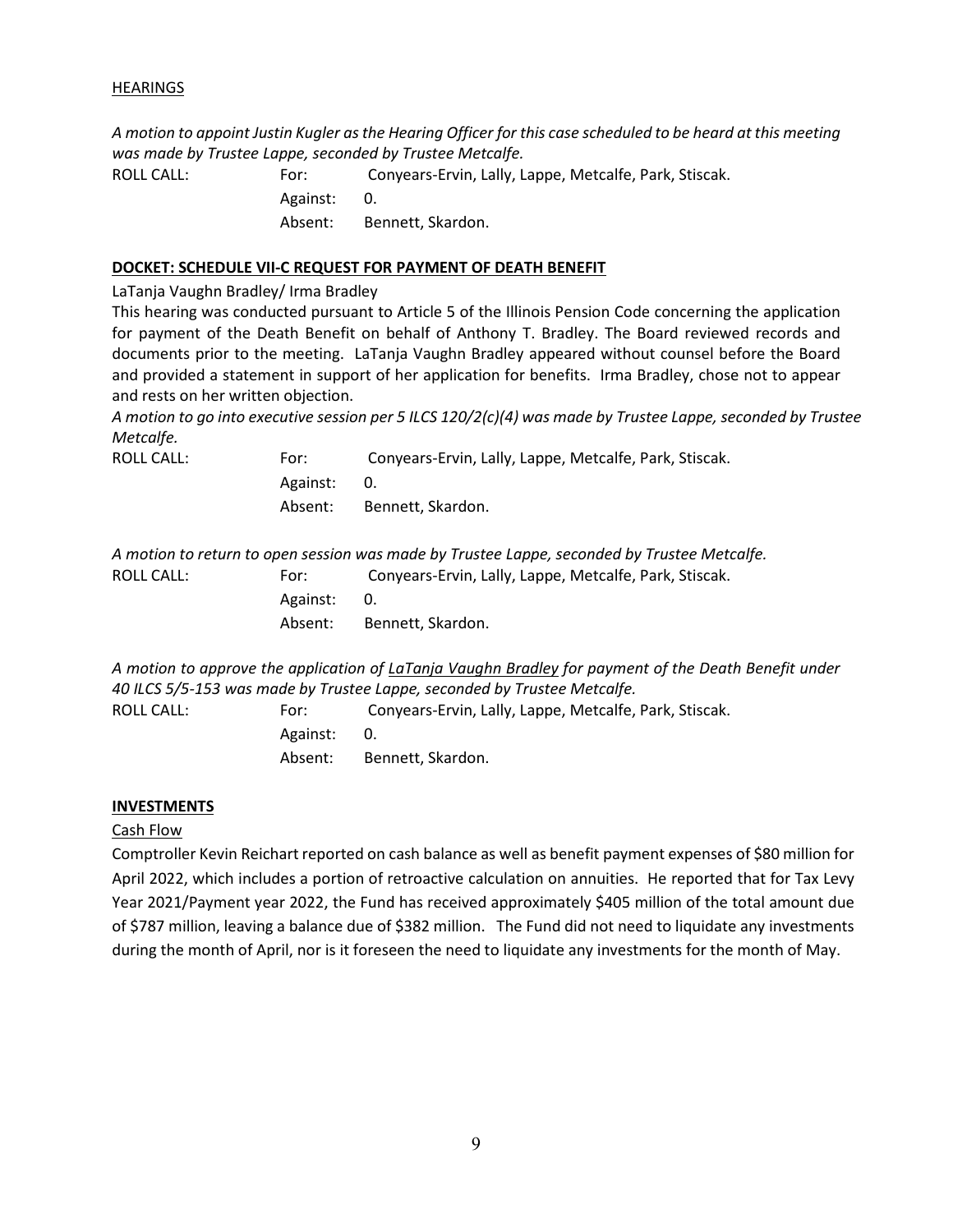Asset Allocation

Kevin Leonard and Deanna Jones of NEPC reviewed asset allocation.

*A motion to go into executive session per 5 ILCS 120/2(c)(7) was made by Trustee Stiscak, seconded by Trustee Lally.*

| ROLL CALL: | For:        | Conyears-Ervin, Lally, Lappe, Metcalfe, Park, Stiscak. |
|------------|-------------|--------------------------------------------------------|
|            | Against: 0. |                                                        |
|            | Absent:     | Bennett, Skardon.                                      |

*A motion to return to open session was made by Trustee Lappe, seconded by Trustee Metcalfe.* ROLL CALL: For: Conyears-Ervin, Lally, Lappe, Metcalfe, Park, Stiscak. Against: 0. Absent: Bennett, Skardon.

*On the recommendation of NEPC a motion to adopt a new target policy asset allocation, based on the proposed March Mix was made by Trustee Stiscak, seconded by Trustee Metcalfe.*

| ROLL CALL: | For:        | Conyears-Ervin, Lally, Lappe, Metcalfe, Park, Stiscak. |
|------------|-------------|--------------------------------------------------------|
|            | Against: 0. |                                                        |
|            | Absent:     | Bennett. Skardon.                                      |

Performance Review

Kevin Leonard of NEPC reviewed March investment performance and current market conditions.

NEPC reviewed the Fund's target allocation to real estate and infrastructure. NEPC recommended the Board bring in TA Realty and Soundmark for presentations to consider re-up allocations with both firms. NEPC also recommended the Board issue an RFP for infrastructure for approximately \$12 million. The Board than directed NEPC to draft the infrastructure RFP for review at the May Investment Committee meeting.

*A motion to go into executive session per 5 ILCS 120/2(c)(7) was made by Trustee Stiscak, seconded by Trustee Lally.*

| ROLL CALL: | For:     | Conyears-Ervin, Lally, Lappe, Metcalfe, Park, Stiscak. |
|------------|----------|--------------------------------------------------------|
|            | Against: | <b>O.</b>                                              |
|            | Absent:  | Bennett. Skardon.                                      |

*A motion to return to open session was made by Trustee Lappe, seconded by Trustee Metcalfe.* ROLL CALL: For: Conyears-Ervin, Lally, Lappe, Metcalfe, Park, Stiscak. Against: 0. Absent: Bennett, Skardon.

The Board directed staff to schedule the seven respondents to the Investment Consultant RFP for presentations at May 23, 2022 Investment Committee Meeting.

Trustee Conyears-Ervin left the proceedings.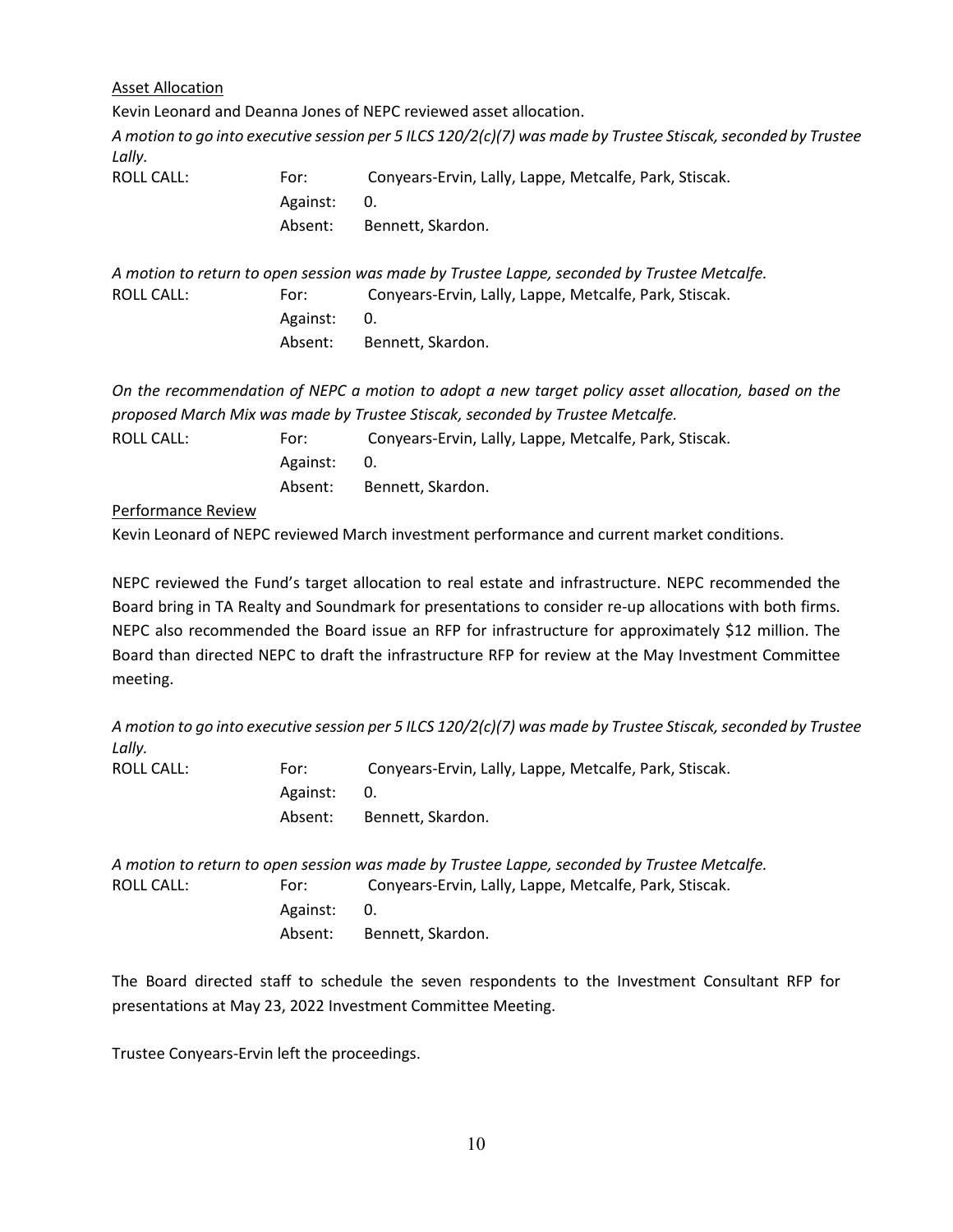*A motion to appoint Rick Reimer as the Hearing Officer for all disability cases scheduled to be heard at this meeting was made by Trustee Lappe, seconded by Trustee Lally.*

ROLL CALL: For: Lally, Lappe, Metcalfe, Park, Stiscak. Against: 0. Absent: Bennett, Conyears-Ervin, Skardon.

#### **DOCKET: SCHEDULE VIII-B DUTY DISABILITY STATUS HEARINGS**

#### Kevin Prendkowski

This hearing was conducted pursuant to Article 5 of the Illinois Pension Code concerning the disability status review of Officer Kevin Prendkowski. The Board reviewed medical records and documents prior to the hearing. Officer Prendkowski appeared without counsel. Testimony was heard from Officer Prendkowski.

*A motion to go into executive session per 5 ILCS 120/2(c)(4) was made by Trustee Lally, seconded by Trustee Lappe.*

| <b>ROLL CALL:</b>                                 | For:     | Lally, Lappe, Metcalfe, Park, Stiscak.                                                                 |
|---------------------------------------------------|----------|--------------------------------------------------------------------------------------------------------|
|                                                   | Against: | 0.                                                                                                     |
|                                                   | Absent:  | Bennett, Conyears-Ervin, Skardon.                                                                      |
|                                                   |          | A motion to return to open session was made by Trustee Lappe, seconded by Trustee Lally.               |
| <b>ROLL CALL:</b>                                 | For:     | Lally, Lappe, Metcalfe, Park, Stiscak.                                                                 |
|                                                   | Against: | 0.                                                                                                     |
|                                                   | Absent:  | Bennett, Conyears-Ervin, Skardon.                                                                      |
|                                                   |          | A motion to terminate Officer Kevin Prendkowski's duty disability benefits effective May 31, 2022, was |
| made by Trustee Lally, seconded by Trustee Lappe. |          |                                                                                                        |
| <b>ROLL CALL:</b>                                 | For:     | Lally, Lappe, Metcalfe, Park, Stiscak.                                                                 |
|                                                   | Against: | 0.                                                                                                     |
|                                                   | Absent:  | Bennett, Conyears-Ervin, Skardon.                                                                      |

# Donna Lewis

This hearing was conducted pursuant to Article 5 of the Illinois Pension Code concerning the disability status review of Officer Donna Lewis. The Board reviewed medical records and documents prior to the hearing. Officer Lewis appeared with counsel. Testimony was heard from Officer Lewis and the Board's physician, Dr. Peter Orris.

*A motion to go into executive session per 5 ILCS 120/2(c)(4) was made by Trustee Stiscak, seconded by Trustee Metcalfe.*

| <b>ROLL CALL:</b>                                   | For:     | Lally, Lappe, Metcalfe, Park, Stiscak.                                                                 |
|-----------------------------------------------------|----------|--------------------------------------------------------------------------------------------------------|
|                                                     | Against: | 0.                                                                                                     |
|                                                     | Absent:  | Bennett, Conyears-Ervin, Skardon.                                                                      |
|                                                     |          | A motion to return to open session was made by Trustee Lappe, seconded by Trustee Metcalfe.            |
| <b>ROLL CALL:</b>                                   | For:     | Lally, Lappe, Metcalfe, Park, Stiscak.                                                                 |
|                                                     | Against: | 0.                                                                                                     |
|                                                     | Absent:  | Bennett, Conyears-Ervin, Skardon.                                                                      |
|                                                     |          | A motion to terminate the total and permanent disability benefits Officer Lewis has been receiving was |
| made by Trustee Stiscak, seconded by Trustee Lappe. |          |                                                                                                        |
| <b>ROLL CALL:</b>                                   | For:     | Lally, Lappe, Metcalfe, Park, Stiscak.                                                                 |

Against: 0. Absent: Bennett, Conyears-Ervin, Skardon.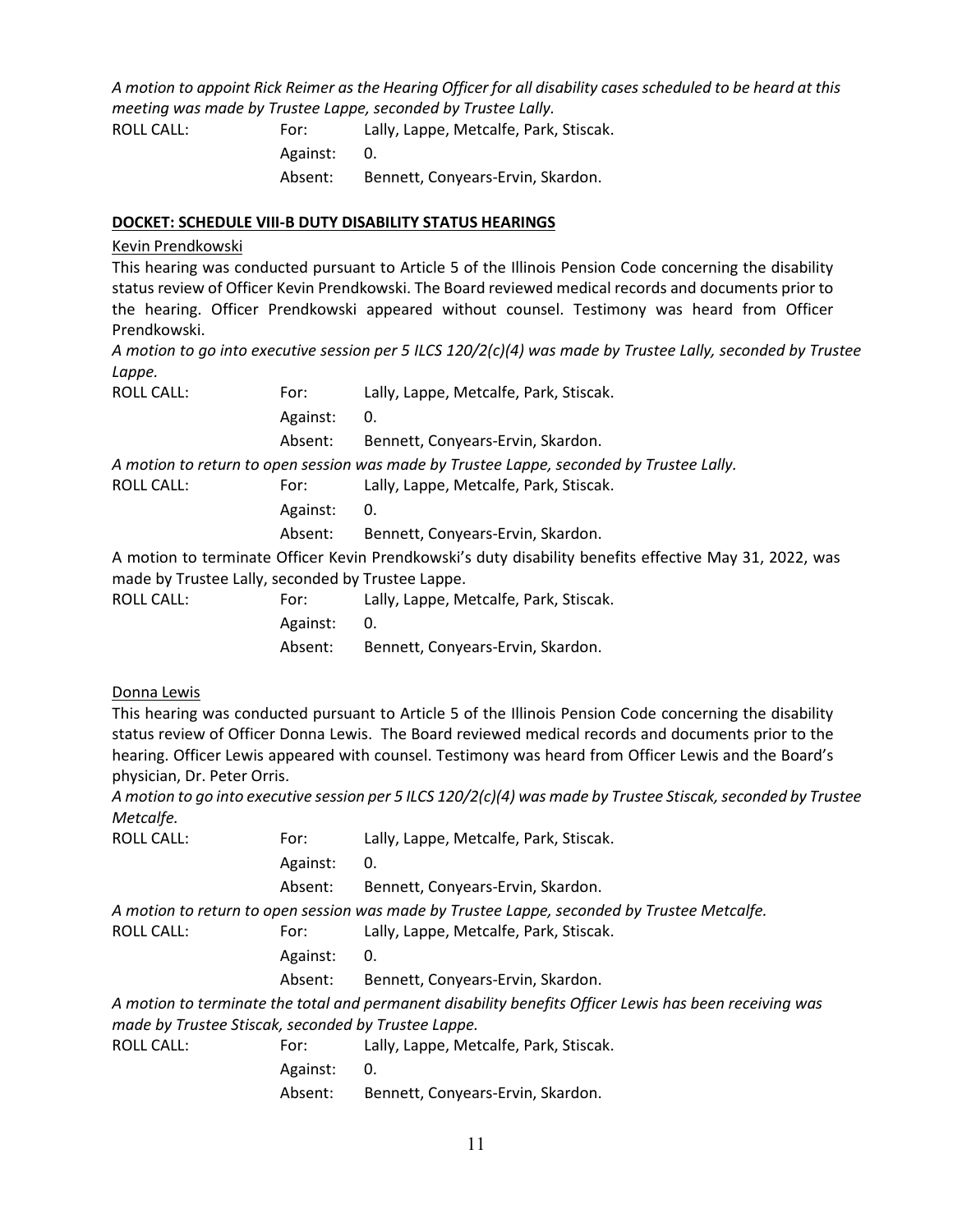*A motion for Officer Lewis to maintain her duty disability status and receive benefits accordingly was made by Trustee Stiscak, seconded by Trustee Lappe.*

ROLL CALL: For: Lally, Lappe, Metcalfe, Park, Stiscak.

Against: 0.

Absent: Bennett, Conyears-Ervin, Skardon.

#### **DOCKET: SCHEDULE VIII-A DUTY DISABILITY HEARING**

#### Robert J. Smith

This hearing was conducted pursuant to Article 5 of the Illinois Pension Code concerning the disability claim of Officer Robert Smith. Officer Smith filed an application for duty disability benefits. The Board reviewed medical records and documents prior to the meeting. Officer Smith appeared with counsel before the Board. Testimony was heard from claimant Officer Smith.

*A motion to go into executive session per 5 ILCS 120/2(c)(4) was made by Trustee Lappe, seconded by Trustee Stiscak.*

| <b>ROLL CALL:</b>                                    | For:     | Lally, Lappe, Metcalfe, Park, Stiscak.                                                                      |
|------------------------------------------------------|----------|-------------------------------------------------------------------------------------------------------------|
|                                                      | Against: | 0.                                                                                                          |
|                                                      | Absent:  | Bennett, Conyears-Ervin, Skardon.                                                                           |
|                                                      |          | A motion to return to open session was made by Trustee Lappe, seconded by Trustee Lally.                    |
| <b>ROLL CALL:</b>                                    | For:     | Lally, Lappe, Metcalfe, Park, Stiscak.                                                                      |
|                                                      | Against: | 0.                                                                                                          |
|                                                      | Absent:  | Bennett, Conyears-Ervin, Skardon.                                                                           |
| made by Trustee Lally, seconded by Trustee Metcalfe. |          | A motion to award Robert J. Smith a duty disability benefit as provided for under 40 ILCS 5/5-154 was       |
| <b>ROLL CALL:</b>                                    | For:     | Lally, Lappe, Metcalfe, Park, Stiscak.                                                                      |
|                                                      | Against: | 0.                                                                                                          |
|                                                      | Absent:  | Bennett, Conyears-Ervin, Skardon.                                                                           |
|                                                      |          | A motion to grant the duty award for Robert J. Smith at 75% of salary as provided for under 40 ILCS 5/5-154 |

*was made by Trustee Lally, seconded by Trustee Lappe.*

ROLL CALL: For: Lally, Lappe, Metcalfe, Park, Stiscak. Against: 0. Absent: Bennett, Conyears-Ervin, Skardon.

# **LEGAL REVIEW - IN-PROCESS CASES STATUS REPORT**

| seconded by Trustee Stiscak. |          | A motion to go into executive session pursuant to 5 ILCS 120/2(c)(11) was made by Trustee Lappe, |
|------------------------------|----------|--------------------------------------------------------------------------------------------------|
| <b>ROLL CALL:</b>            | For:     | Lally, Lappe, Metcalfe, Park, Stiscak.                                                           |
|                              | Against: | 0.                                                                                               |
|                              | Absent:  | Bennett, Conyears-Ervin, Skardon.                                                                |
|                              |          | A motion to return to open session was made by Trustee Lally, seconded by Trustee Lappe.         |
| <b>ROLL CALL:</b>            | For:     | Lally, Lappe, Metcalfe, Park, Stiscak.                                                           |
|                              | Against: | 0.                                                                                               |
|                              | Absent:  | Bennett, Conyears-Ervin, Skardon.                                                                |